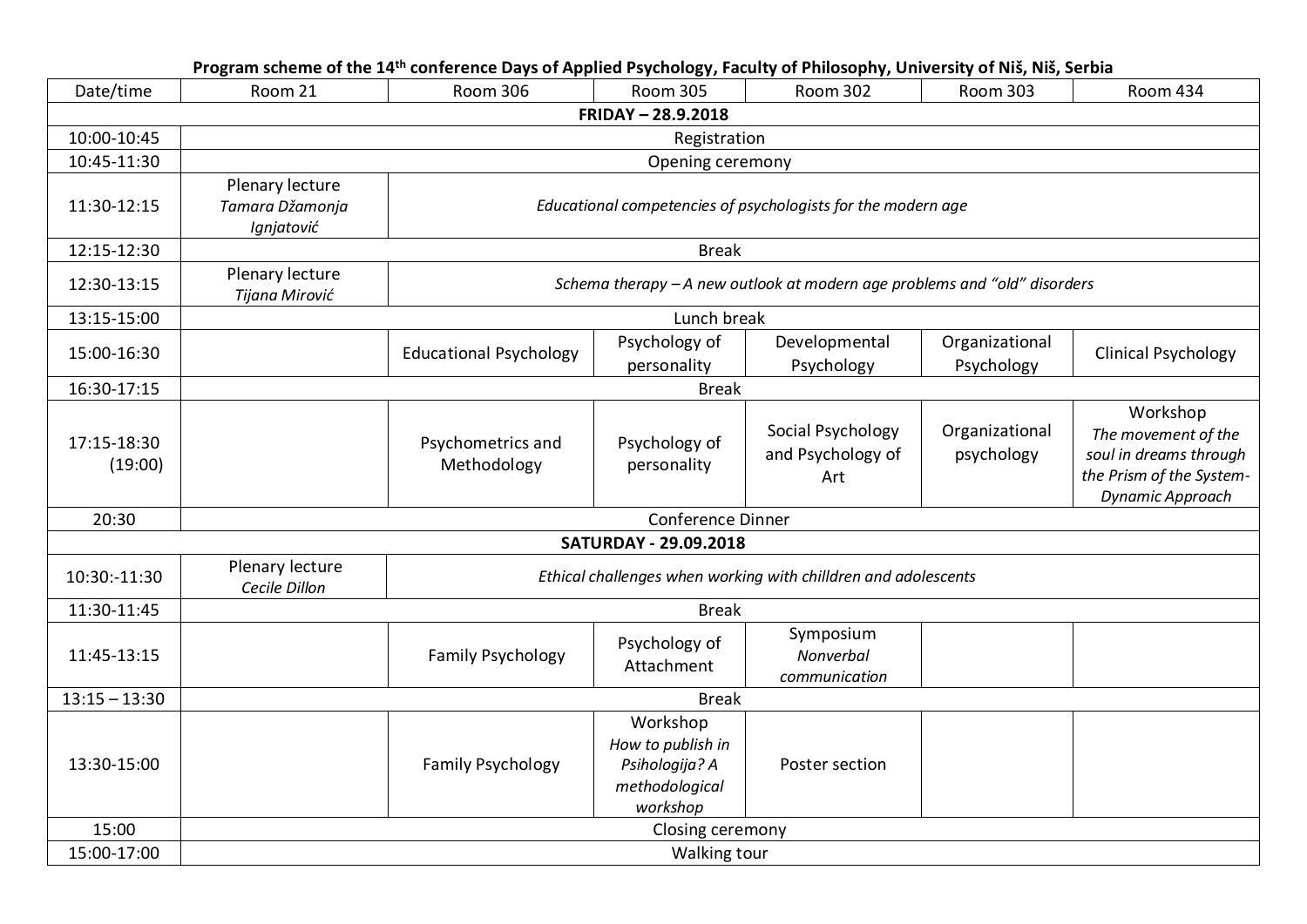## **Program of the 14 th conference Days of Applied Psychology September 28 th - 29th, Faculty of Philosophy, University of Niš, Niš, Serbia**

## **FRIDAY, September 28 th**

| Room 21                |                     |                               |                                                                       |
|------------------------|---------------------|-------------------------------|-----------------------------------------------------------------------|
| Day, Time              | Session             | Names of lecturers            | Title of presentation                                                 |
| Friday,<br>10:00-10:45 | Registration        | $\overline{\phantom{a}}$      |                                                                       |
| Friday,<br>10:45-11:30 | Opening<br>ceremony |                               |                                                                       |
| Friday,<br>11:30-12:15 | Plenary lecture     | Tamara Džamonja<br>Ignjatović | Educational<br>competencies<br>οf<br>psychologists for the modern age |
| Friday,<br>12:30-13:15 | Plenary lecture     | Tijana Mirović                | A new outlook at modern<br>aae<br>problems and "old" disorders        |
|                        |                     |                               |                                                                       |

## **Room 306**

| Day, Time              | Session                                                           | Names of lecturers                                                       | Title of presentation                                                                                                             |
|------------------------|-------------------------------------------------------------------|--------------------------------------------------------------------------|-----------------------------------------------------------------------------------------------------------------------------------|
|                        |                                                                   | Dragana Bjekić,<br>Svetlana Obradović,<br>Milica Stojković               | Professional practice and education<br>of psychologist in Greece and Serbia                                                       |
|                        |                                                                   | Milica Stojković,                                                        | Teachers' expectations and                                                                                                        |
|                        |                                                                   | Dragana Bjekić, Lidija<br>Zlatić                                         | perceptions of school psychologists'<br>professional engagement                                                                   |
|                        |                                                                   | Ana Komlenić,<br>Marijana Janković                                       | Motivation for education as a factor<br>that impacts studies success in Traffic<br>School for pupils attending railway<br>courses |
|                        | Educational                                                       | Svetlana Čičević,                                                        |                                                                                                                                   |
|                        | Psychology<br>Moderators:<br>Gordana Đigić,<br>Jelena Vranješević | Aleksandar                                                               | The Usage of Tablet PC to Support                                                                                                 |
| Friday,<br>15:00-16:30 |                                                                   | Trifunović, Milkica<br>Nešić, Magdalena<br>Dragović, Dragan<br>Lazarević | Young Childrens' Geometric Shapes<br>Recognition                                                                                  |
|                        |                                                                   | Jelena Vranješević,<br>Nataša Simić                                      | Inclusion of migrant children in<br>formal education: children's<br>perspective                                                   |
|                        |                                                                   | Emilija Kostic, Ivana<br>Anđelković, Bojana<br>Dimitrijević              | Developing competencies of<br>psychologists as a response to<br>difficulties encountered in<br>working with refugees and migrants |
|                        |                                                                   | Gordana Đigić                                                            | Effects of university teachers training<br>in inclusive education on<br>improvement of education of future<br>school teachers     |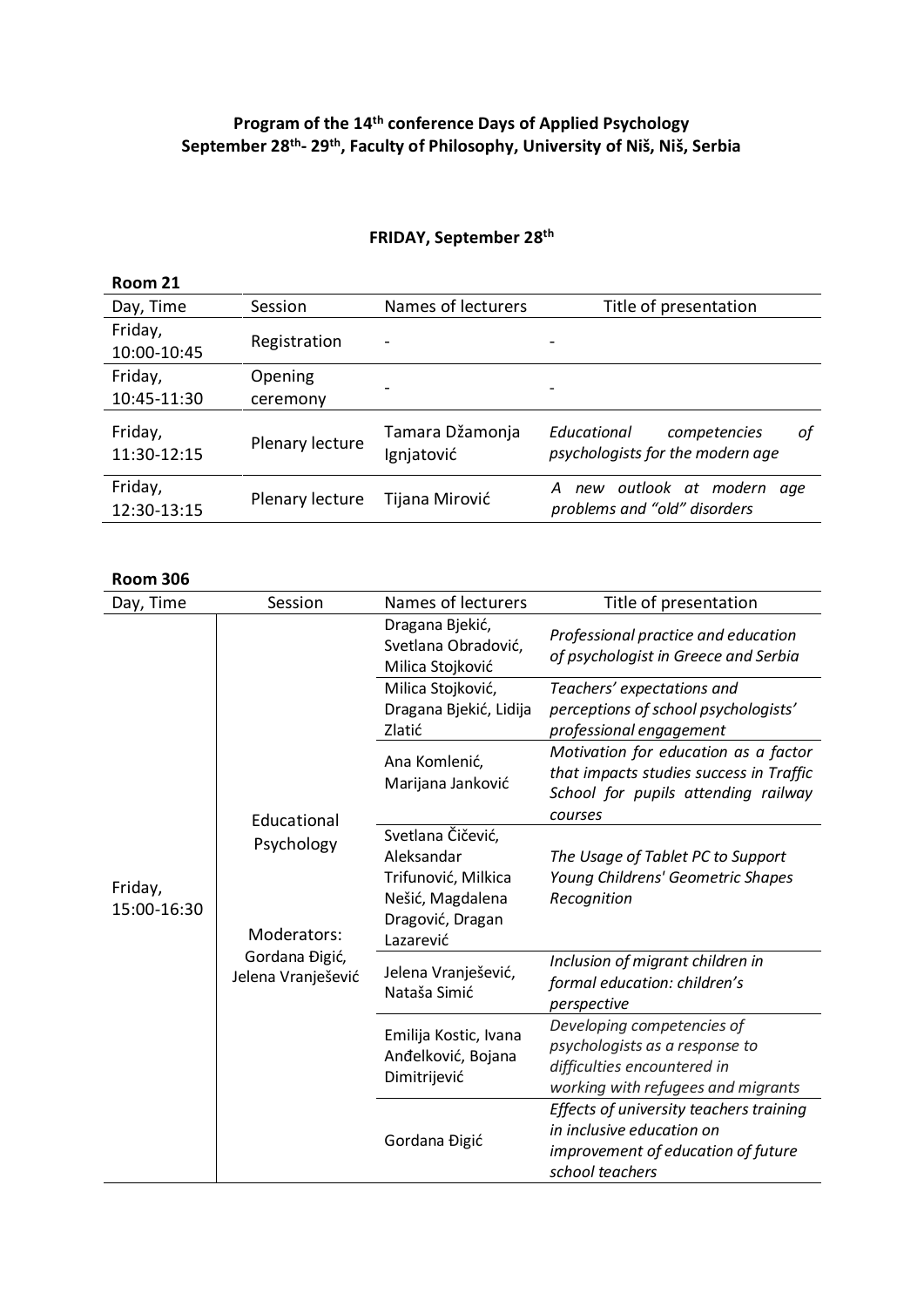| Friday,<br>17:15-18:30 | Psychometrics<br>and Methodology<br>Moderators:<br>Vladimir Hedrih,<br>Andrej Mentel | Andrej Mentel,<br>Veronika Ťapajová                                      | The Dubious Validity of the Self-<br>Report Research: The Case of the<br>Trust Game                                       |
|------------------------|--------------------------------------------------------------------------------------|--------------------------------------------------------------------------|---------------------------------------------------------------------------------------------------------------------------|
|                        |                                                                                      | Vanja Ković, Platon<br>Sovilj, Vasilije<br>Gvozdenović, Dejan<br>Lalović | Can event related potentials make<br>waves? adding erp to behavioral data                                                 |
|                        |                                                                                      | Velina Hristova                                                          | Psychometric properties of Bulgarian<br>version of Adult Eating Behaviour<br>Questionnaire (AEBQ): a preliminary<br>study |
|                        |                                                                                      | Nikola Goljović                                                          | <b>Breakup Strategies Questionnaire:</b><br><b>Preliminary Psychometric Properties</b><br>on Serbian Sample               |
|                        |                                                                                      | Ivan Anđelković,<br>Milica Karaulić                                      | <b>Measuring Psychological Mindedness</b><br>– a new Scale in Serbian                                                     |

| <b>Room305</b>         |                                                                           |                                                                                                     |                                                                                                             |
|------------------------|---------------------------------------------------------------------------|-----------------------------------------------------------------------------------------------------|-------------------------------------------------------------------------------------------------------------|
| Day, Time              | Session                                                                   | Names of lecturers                                                                                  | Title of presentation                                                                                       |
|                        |                                                                           | Miljana Nikolić, Milena<br>Mitić, Kristina Denić,<br>Dina Pajić, Miodrag<br>Milenović, Miljan Jović | Personality traits, time perspectives<br>and the emotion of hope                                            |
|                        | Psychology of<br>personality                                              | Radina Stanimirova<br>Stoyanova, Sonya<br>Metodieva Karabeliova                                     | Individual Differences in Time<br>Perspective in Bulgarian Socio-<br><b>Cultural Context</b>                |
| Friday,                |                                                                           | Miodrag Milenović,<br>Miljan Jović                                                                  | Personal and historical nostalgia - a<br>matter of dimensions                                               |
| 15:00-16:30            | Moderators:<br>Snežana<br>Stojiljković,<br>Sonya Metodieva<br>Karabeliova | Katarina Minčić,<br>Milena Vujičić, Kristina<br>Milević, Marija<br>Todosijević                      | Role of injunctions on prediction of<br>self-handicapping                                                   |
|                        |                                                                           | Diana Christova,<br>Teodora Djorgova                                                                | Personality and subjective age in<br>emerging adulthood: comparisons of<br>two groups of students           |
|                        |                                                                           | Milan Mićović, Ana<br>Jovančević                                                                    | The ego states and hexaco<br>personality model                                                              |
| Friday,<br>17:15-18:30 | Psychology of<br>personality                                              | Maja Stanojević Ristić,<br>Danica Vukić                                                             | Personality traits of PEN and VP+2<br>models and school anxiety among<br>high school students               |
|                        | Moderators:<br>Kristina<br>Ranđelović,<br>Camellia<br>Hancheva            | Dragana Stanojević,<br>Miljana Pavićević                                                            | <b>Compassion and Self-Compassion</b><br>and its personality predictors in<br><b>Students of Humanities</b> |
|                        |                                                                           | Tamara Miošević,<br>Tanja Radošević                                                                 | Basic personality dimensions as<br>predictors of self-esteem and<br>perfectionism                           |
|                        |                                                                           | Camellia Hancheva                                                                                   | Empathy: recent findings from<br><b>Bulgarian sample</b>                                                    |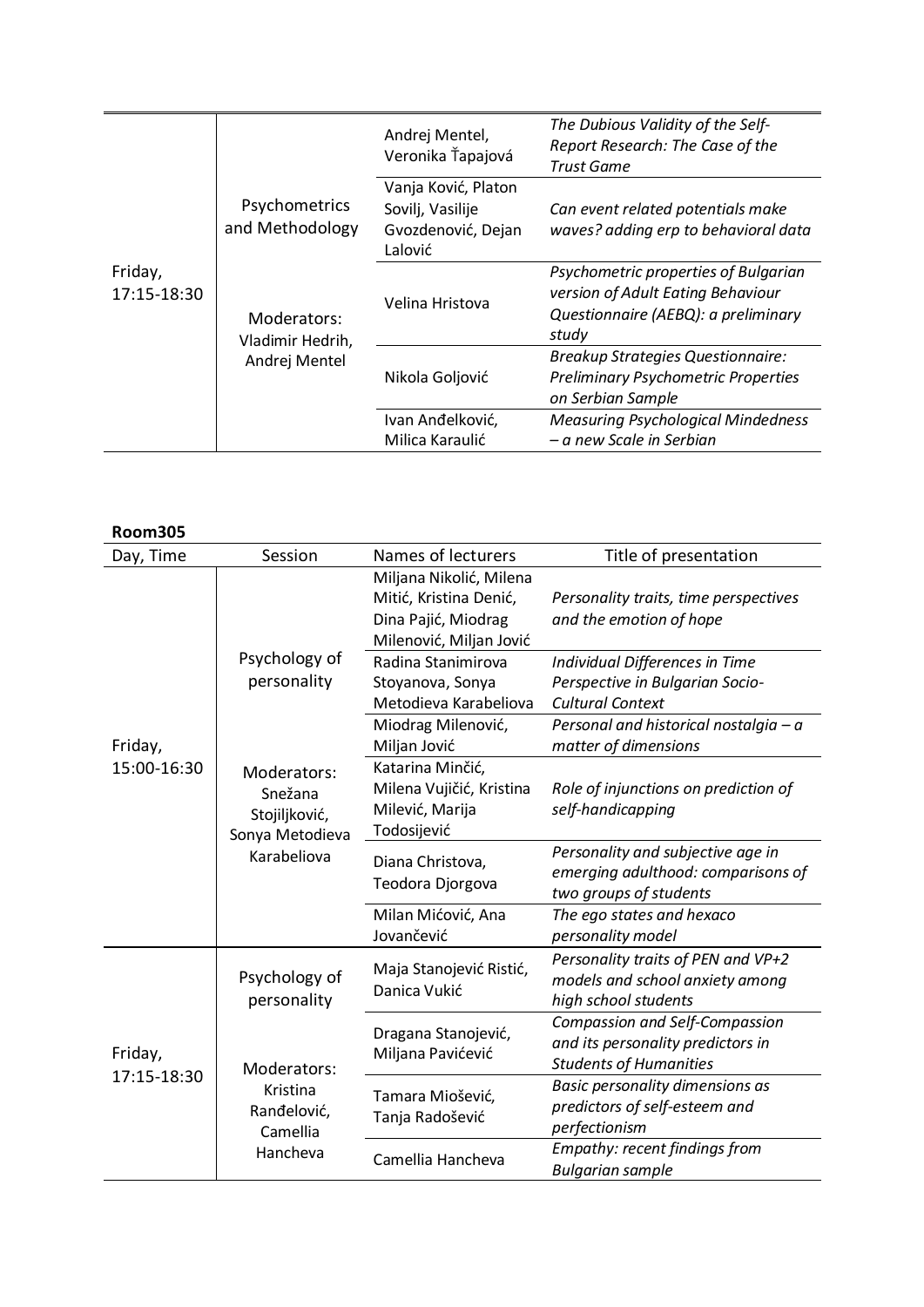| Milkica Nešić, Nikola  | Cognitive Effectiveness/exhaustion          |
|------------------------|---------------------------------------------|
| Ćirović, Svetlana      | <b>During Serial Seven Subtraction Task</b> |
| Čičević, Miloš         | as a Function of Time, Stress, and          |
| Stanković              | Personality                                 |
| Ana Stoševski, Miljana | Personality traits, hope and life           |
| Pavićević              | satisfaction among young people             |
|                        |                                             |

| <b>Room 302</b>        |                                                                                                   |                                                                             |                                                                                                                                                     |
|------------------------|---------------------------------------------------------------------------------------------------|-----------------------------------------------------------------------------|-----------------------------------------------------------------------------------------------------------------------------------------------------|
| Day, Time              | Session                                                                                           | Names of lecturers                                                          | Title of presentation                                                                                                                               |
|                        |                                                                                                   | Mariya Karaivanova                                                          | Anxiety in the Modern age - the<br>case with Millennials                                                                                            |
|                        |                                                                                                   | Milena Belić, Anida<br>Fazlagić                                             | Self-esteem predictors of young<br>people in Novi Pazar                                                                                             |
|                        | Developmental<br>Psychology                                                                       | Teodora Safiye, Stevan<br>Barać, Danijela<br>Menković                       | The relationship between religiosity<br>and satisfaction with life among<br>adolescents                                                             |
| Friday,<br>15:00-16:30 | Moderators:                                                                                       | Milena Pašić, Svetlana<br>Borojević, Tanja Čolić                            | Self-esteem, emotional intelligence<br>and social competence in relation<br>to age                                                                  |
|                        | Jelena Opsenica<br>Kostić, Milena Pašić                                                           | Miljana Spasić Šnele,<br>Snežana Vidanović                                  | Children's body experience                                                                                                                          |
|                        |                                                                                                   | Svetlina Koleva, Plamen                                                     | Assessment of subclinical sadism in                                                                                                                 |
|                        |                                                                                                   | Kalchev                                                                     | Bulgarian adolescent sample                                                                                                                         |
|                        |                                                                                                   | Tanja Panić, Jelena                                                         | The importance of social support in                                                                                                                 |
|                        |                                                                                                   | Opsenica Kostić                                                             | adulthood                                                                                                                                           |
| Friday,<br>17:15-18:30 |                                                                                                   | Vincenzo Maimone                                                            | Why is social psychology important<br>for democracy? From Obedience to<br>authority to Lucifer effect.                                              |
|                        | Social Psychology<br>and Psychology of<br>Art<br>Moderators:<br>Vincenzo Maimone,<br>Stefan Đorić | Nemanja Đorđević                                                            | The correlation between Right<br>Wing Authoritarism and liking and<br>artistic evaluation of abstract and<br>realistic modern European<br>paintings |
|                        |                                                                                                   | Ana Jovančević,<br>Nebojša Milićević,<br>Danijela Zdravković<br>Milahilović | General tendency to experience<br>positive emotions and musical<br>preferences                                                                      |
|                        |                                                                                                   | Tina Janjić, Nikola<br>Goljović                                             | Music and Movie Clip in Positive<br>and Negative Mood Induction:<br><b>Group Experimental Situation</b><br><b>Outcomes</b>                          |
|                        |                                                                                                   | Jelisaveta Todorović,<br>Ivana Janković                                     | Self-esteem and attitudes towards<br>gender equality as predictors of<br>students' conformism                                                       |
|                        |                                                                                                   | Zheniya Milusheva,<br>Irina Zinovieva                                       | Cognitive Emotion Regulation and<br>Opinion Sharing in Virtual Social<br><b>Networks</b>                                                            |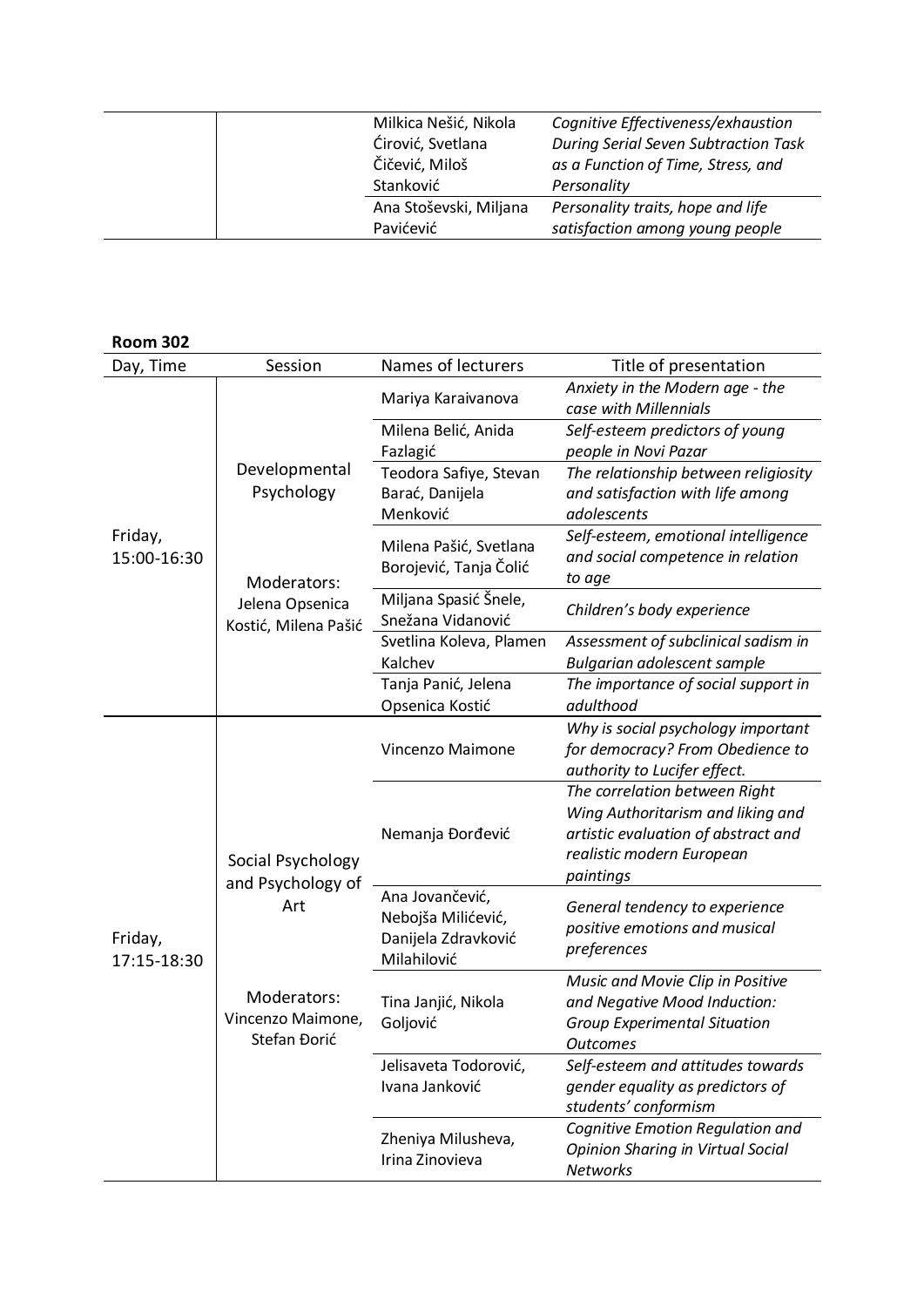| <b>Room 303</b>            |                                                                                    |                                                                       |                                                                                                                                          |
|----------------------------|------------------------------------------------------------------------------------|-----------------------------------------------------------------------|------------------------------------------------------------------------------------------------------------------------------------------|
| Day, Time                  | Session                                                                            | Names of lecturers                                                    | Title of presentation                                                                                                                    |
|                            |                                                                                    | Biliana Alexandrova                                                   | Culture types and organizational<br>citizenship behavior in an it and<br>telecommunications company                                      |
|                            | Organizational<br>psychology                                                       | Mirosava Đurišić-                                                     | Can academic knowledge and                                                                                                               |
|                            |                                                                                    | Bojanović, Slavica<br>Maksić                                          | research in the field of work<br>psychology benefit economies?                                                                           |
| Friday,<br>$15:00 - 16:30$ | Moderators:                                                                        | Madlena Ivanova                                                       | Changing role of managers when<br>transitioning from Waterfall to<br>Scrum                                                               |
|                            | Dušan Todorović,<br><b>Biliana</b><br>Alexandrova                                  | Boyan Piperkov,<br>Snezhana Ilieva                                    | The impact of organizational<br>effectiveness factors on<br>commitment to the organization                                               |
|                            |                                                                                    | Sofija Georgievska,<br>Frosina Denkova<br>Zafirovska                  | Interview as a technique in Human<br>resources Management                                                                                |
| Friday,<br>$17:15 - 18:30$ | Organizational<br>psychology<br>Moderators:<br>Dušan Todorović,<br>Snezhana Ilieva | Biljana Jaredić, Jelena<br>Davidović - Rakić,<br>Jelena Minić         | Work burnout in health services                                                                                                          |
|                            |                                                                                    | Jelena Grubačić                                                       | Faktori stresa na radu na poslovima<br>rukovodilaca                                                                                      |
|                            |                                                                                    | Tatyana Yordanova                                                     | The need for emotions - a motive for<br>innovativeness of the contemporary<br>consumer                                                   |
|                            |                                                                                    | Elisaveta Sardzoska,<br>Zorica Markovic, Kalina<br>Sotiroska Ivanoska | Relationship between organizational<br>culture and job satisfaction among<br>telecommunication employees in the<br>Republic of Macedonia |

| <b>Room 434</b>            |                                                                            |                                       |                                                                                                                 |
|----------------------------|----------------------------------------------------------------------------|---------------------------------------|-----------------------------------------------------------------------------------------------------------------|
| Day, Time                  | Session                                                                    | Names of lecturers                    | Title of presentation                                                                                           |
|                            | Clinical<br>Psychology<br>Moderators:<br>Milica Mitrović,<br>Damjana Panić | Svetislava Đuknić (Cecile<br>Dillon)  | <b>Understanding and Managing</b><br>Suicidallity                                                               |
|                            |                                                                            | Marina Novaković                      | Examination of the relations of two<br>personality models on a clinical<br>population (hexaco and $vp + 2$ )    |
| Friday,<br>$15:00 - 16:30$ |                                                                            | Snežana Samardžić,<br>Marina Novakovć | Personality of people with<br>schizophrenia according to the<br>theory of transactional analysis                |
|                            |                                                                            | Irena Stojadinović, Ana<br>Petrović   | Our body: a tool for integration of<br>emotions and consciousness -<br>perspective of a body<br>psychotherapist |
|                            |                                                                            | Ana Petrović                          | Using and abusing aggression and<br>power                                                                       |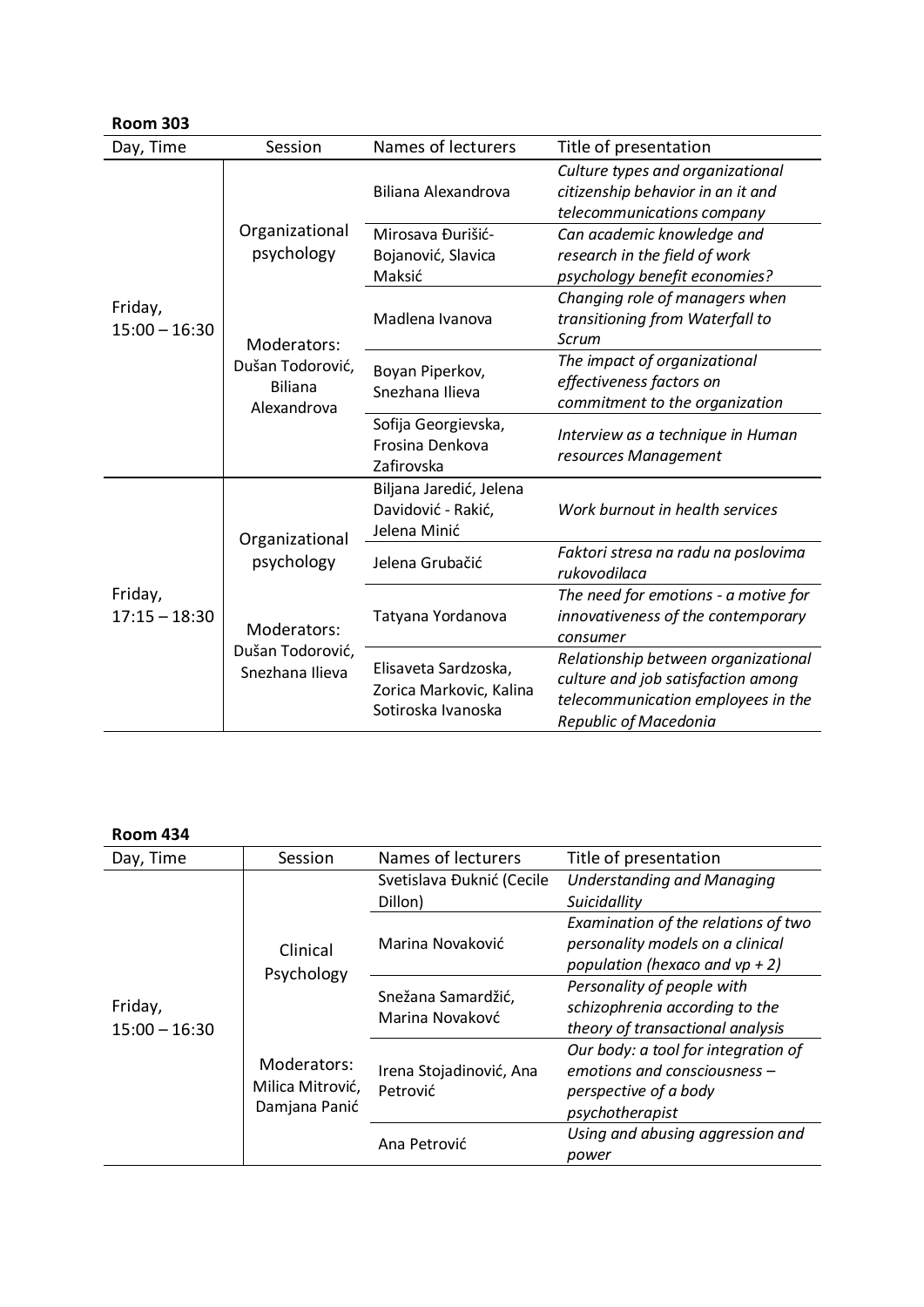|                            | Miroslav Pendaroski                                     | Systemic dynamics in depth<br>psychology - a possible dream<br>study                |
|----------------------------|---------------------------------------------------------|-------------------------------------------------------------------------------------|
|                            | Ingrid Kalinova Isinova                                 | <b>EMDR</b> and Emotional Trauma - a<br>Child in Battle with Disease and<br>Mockery |
| Friday,<br>$17:00 - 19:00$ | Workshop<br>Approach)<br>Author:<br>Miroslav Pendaroski | The movement of the soul in dreams through the Prism of the System-Dynamic          |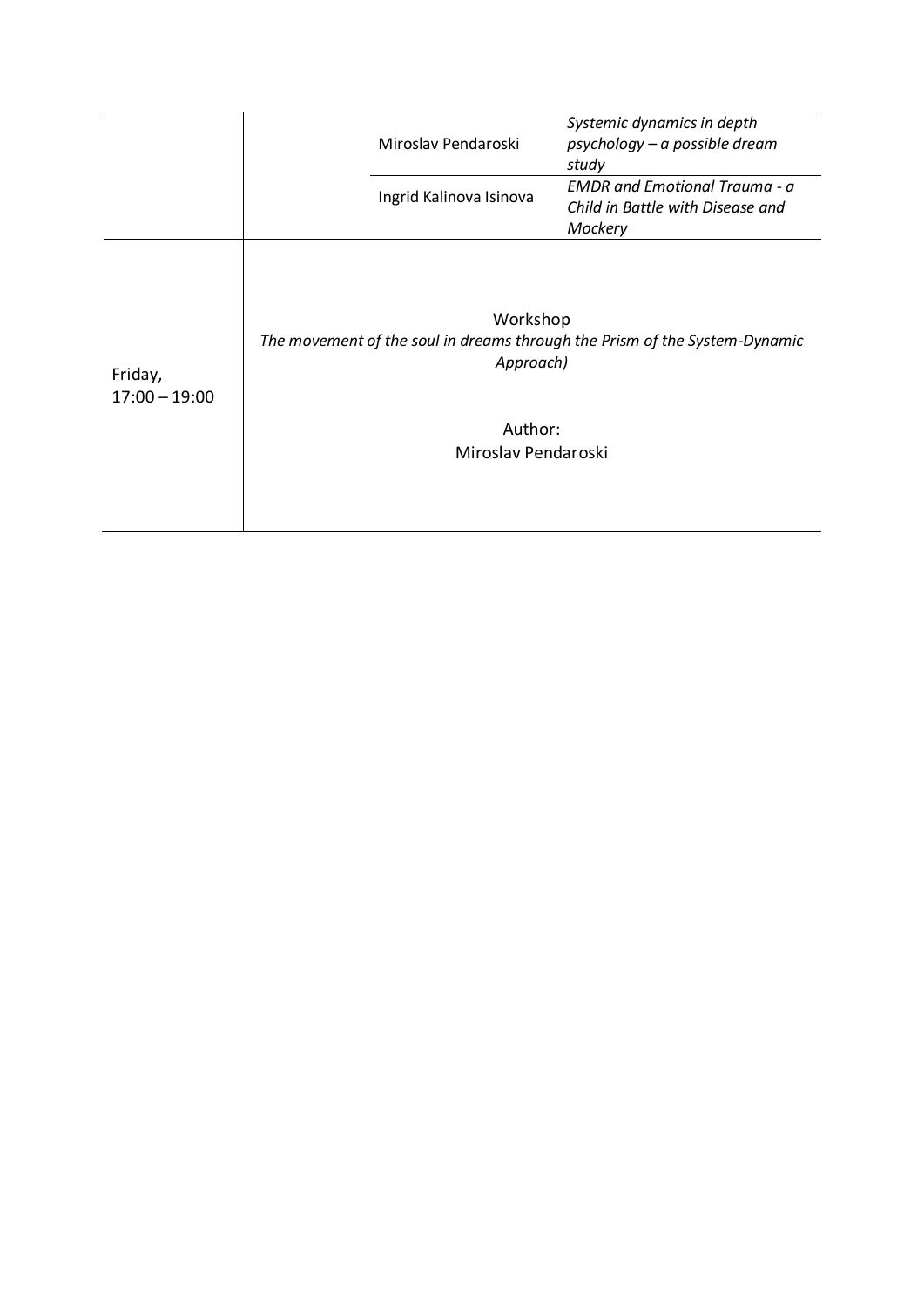## **SATURDAY, September 29th**

| Day, Time       | Session  | Names of lecturers       | Title of presentation           |
|-----------------|----------|--------------------------|---------------------------------|
| Saturday,       | Plenary  |                          | Ethical challenges when working |
| 10:30:-11:30    | lecture  | Cecile Dillon            | with children and adolescents   |
| Saturday,       | Closing  |                          |                                 |
| 15:00           | ceremony | $\overline{\phantom{0}}$ | $\qquad \qquad$                 |
| Saturday,       | Walking  |                          |                                 |
| $15:00 - 17:00$ | tour     |                          |                                 |

**Room 306**

| Day, Time                | Session                                                                          | Names of lecturers                                                | Title of presentation                                                                                                  |
|--------------------------|----------------------------------------------------------------------------------|-------------------------------------------------------------------|------------------------------------------------------------------------------------------------------------------------|
|                          |                                                                                  | Svetislava Đuknic<br>(Cecile Dillon)                              | Grandparent-headed families:<br><b>Implications for Clinical Practice</b>                                              |
| Saturday,<br>11:45-13:15 | Family<br>Psychology<br>Moderators:<br>Jelisaveta<br>Todorović, Mila<br>Dosković | Milica Tošić Radev,<br>Dušan Todorović,<br>Snežana Stojiljković   | Dyadic adjustment in marriage: Self-<br>reported and partner-reported<br>personality traits and marital<br>quality     |
|                          |                                                                                  | Jelena Opsenica Kostić,<br>Mila Dosković, Snežana<br>Stojiljković | The psychological aspects of<br>fertility: positive and negative<br>childbearing motivation in a student<br>population |
|                          |                                                                                  | Vera Winther                                                      | Decision-Making in Child Protection                                                                                    |
|                          |                                                                                  | Mila Dosković, Jelena<br>Opsenica Kostić,<br>Snežana Stojiljković | Values as the psychological aspect<br>of family planning in a student<br>population                                    |
|                          | Family<br>Psychology<br>Moderators:<br>Ivana Janković,<br>Maja<br>Stojanović     | Aleksandar Stevanovic,<br>Petar Stanojevic                        | Battered child syndrome -<br>protection of children from abuse<br>and education of experts                             |
|                          |                                                                                  | Maja Stojanović,<br>Svetlana Mančić                               | Threating abusers in partner<br>relationships - Theory Frame                                                           |
| Saturday,                |                                                                                  | Svetlana Mančić, Maja<br>Stojanović                               | Therapy with abusers in partner<br>relationships - practice experience                                                 |
| 13:30-15:00              |                                                                                  | Belma Talović,<br>Jelisaveta Todorović                            | Functionality of the Family,<br>Character traits and Aggression of<br><b>Adolescents</b>                               |
|                          |                                                                                  | Ivana Janković,<br>Jelisaveta Todorović                           | Intimate partner violence, attitudes<br>towards gender equality and self-<br>esteem of female students                 |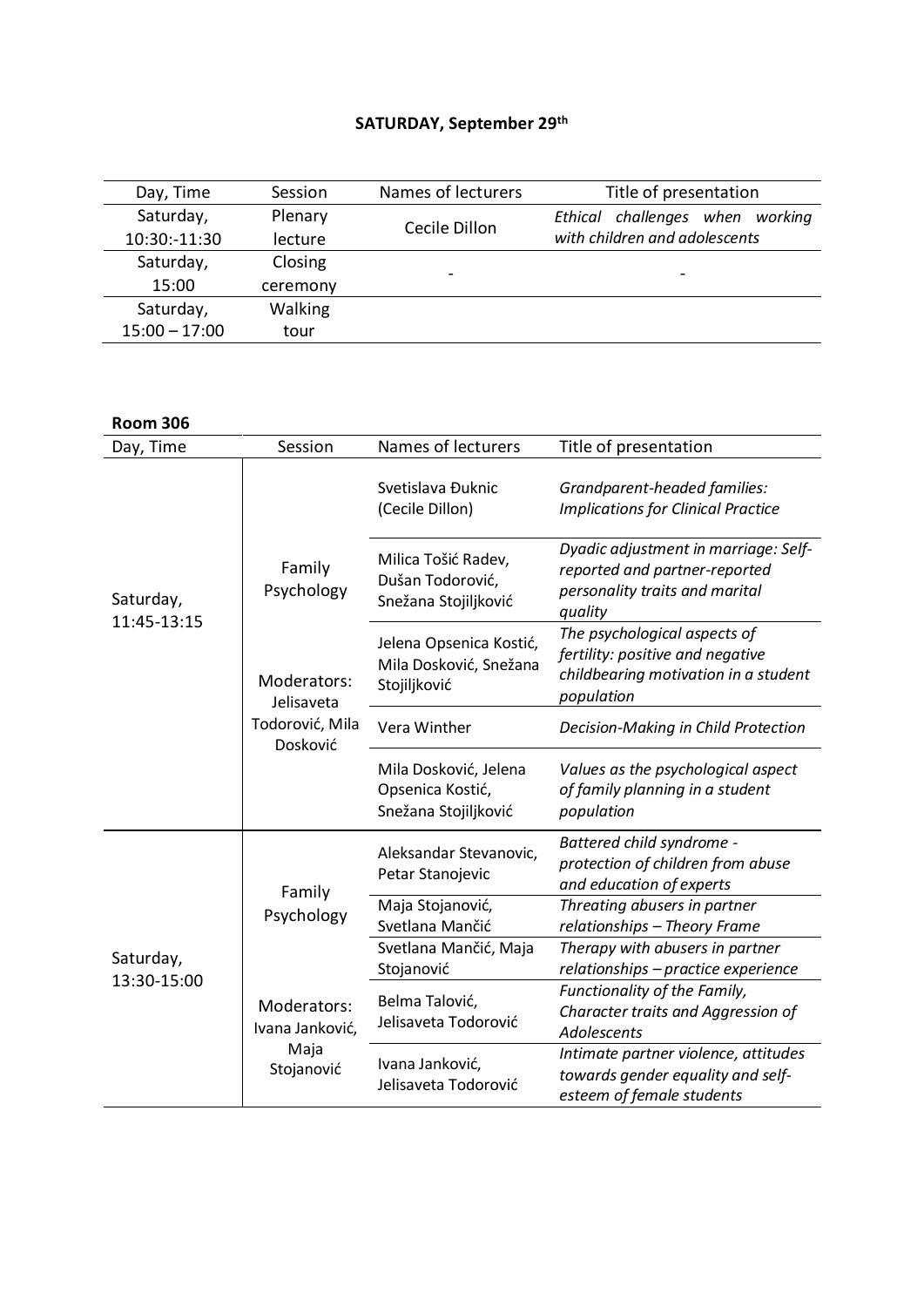| <b>Room 305</b>          |                                                                                |                                                                   |                                                                                                     |  |
|--------------------------|--------------------------------------------------------------------------------|-------------------------------------------------------------------|-----------------------------------------------------------------------------------------------------|--|
| Day, Time                | Session                                                                        | Names of lecturers                                                | Title of presentation                                                                               |  |
| Saturday,<br>11:45-13:15 | Psychology of<br>Attachment<br>Moderators:<br>Ana Jovančević,<br>Anja Eraković | Tatjana Stefanović<br>Stanojević                                  | Disorganized attachment patterns<br>in romantic relationships                                       |  |
|                          |                                                                                | Miljan Jović, Ana<br>Jovančević, Tatjana<br>Stefanović Stanojević | Differences between attachment<br>styles in their capacity to mentalize                             |  |
|                          |                                                                                | Anja Eraković,<br>Aleksandra Hadžić                               | Activation of attachment system<br>and attachment stability in stressful<br>situation               |  |
|                          |                                                                                | Petar Mrđa,<br>Kasandra Ribić,<br>Danilo Bodroža                  | Relations between attachment<br>theory, drivers and life positions                                  |  |
|                          |                                                                                | Đorđi Đeorgiev, Tina<br>Janjić                                    | <b>Understanding Superstition in</b><br>Developmental Context of<br>Attachment and Locus of Control |  |
|                          |                                                                                | Nataša Mladenović,<br>Kristina Ranđelović                         | Dimensions of attachment as<br>predictors of anxiety and<br>assertiveness                           |  |
| Saturday,<br>13:30-15:00 | Workshop<br>How to publish in Psihologija? A methodological workshop           |                                                                   |                                                                                                     |  |
|                          | Authors: Vladimir Hedrih, Vanja Ković                                          |                                                                   |                                                                                                     |  |

| <b>Room 302</b>          |                                                                                                          |                                                                                                  |                                                                                                    |
|--------------------------|----------------------------------------------------------------------------------------------------------|--------------------------------------------------------------------------------------------------|----------------------------------------------------------------------------------------------------|
| Day, Time                | Session                                                                                                  | Names of lecturers                                                                               | Title of presentation                                                                              |
| Saturday,<br>11:45-13:15 | Symposium<br><b>Nonverbal</b><br>communication<br>Moderators:<br>Aleksandra<br>Kostić, Marija<br>Pejičić | Igor Stamenković                                                                                 | Facial cues of deceit                                                                              |
|                          |                                                                                                          | Nemanja Mitrović                                                                                 | Deciphering facial emblems of<br>politicians and emotional<br>competence                           |
|                          |                                                                                                          | Aleksandra Kostić,<br>Tatjana Stefanović<br>Stanojević, Howard<br>Steele, Jasmina<br>Nedeljković | Recognition of emotion and adult<br>attachment                                                     |
|                          |                                                                                                          | Bobana Petrović                                                                                  | Facial expression of emotion of<br>disgust, and social impact                                      |
|                          |                                                                                                          | Stefan Đorić                                                                                     | Both expressed emotion and type<br>of power of perceived person affect<br>the dominance perception |